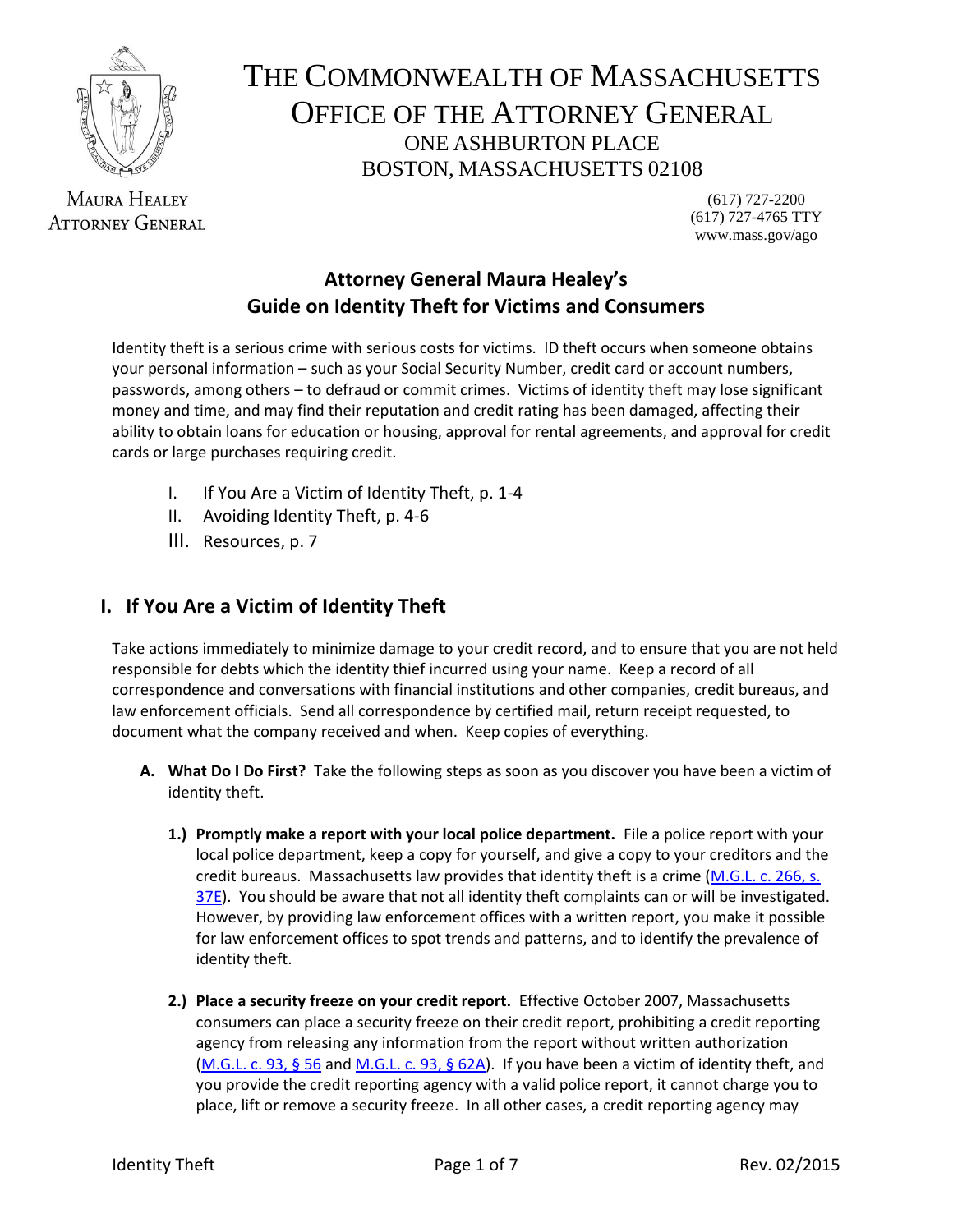charge up to \$5 each to place, lift or remove a security freeze.

Victims of identity theft must send a written request to each of the credit bureaus (Equifax, Experian, TransUnion) by regular, certified or overnight mail and include name, address, date of birth, social security number, and credit card number and expiration date for payment, if applicable. Each credit bureau has specific requirements to place a security freeze. Review these requirements on the websites for each prior to sending your written request. Please see the **Resources** section of this publication (pages 6-8) for contact information for each credit bureau.

The credit bureaus have three business days after receiving your request to place a security freeze on your credit report. The credit bureaus must also send written confirmation to you within five business days and provide you with a unique personal identification number (PIN) or password, or both that can be used by you to authorize the removal or lifting of the security freeze.

- **3.) Close any problem accounts.** Contact the credit card companies, banks, or any other creditors to close the accounts that you know have been tampered with or opened fraudulently.
- **4.) Contact the credit bureaus and place a fraud alert on your credit file.** Contact the fraud department of any one of the three major credit bureaus to place a fraud alert on your credit file. The fraud alert requires that creditors contact you before opening any new accounts or making any changes to your existing accounts. When you place a fraud alert on your credit file, all three credit bureaus are required by law to automatically send a credit report free of charge to you. This "one-call" fraud alert will remain in your credit file for at least 90 days. When you get your three credit reports, review them carefully. Look to see whether there are any accounts that you did not open, unexplained debts on your true accounts, and inquiries that you didn't initiate. Contact any companies if there is any unexplained activity. Please see the **Resources** section of this publication (pages 6-8) for contact information for each credit bureau.
- **5.) Contact the fraud departments of each of your creditors.** Make phone calls today if your cards have been stolen. If your ATM or debit card has been stolen, even if you are unsure whether these cards have been used, report the thefts immediately to your bank or card issuer. If your credit cards have been stolen, also report these thefts immediately, whether or not you are aware that the cards have been used. If you are obtaining new accounts from your creditors, make sure to use new personal identification numbers (PINs) and passwords.

Make a list of all of the financial institutions where you do business, including your credit card companies and all of the financial institutions where you have checking, savings, investment, or other accounts. You should also identify your telephone, cell phone and Internet Service Providers. To make sure that each of your creditors is aware that an identity thief may have your account information, report to each of these companies that you have been the victim of identity theft, even if that particular company has not been the subject of the fraud. Ask each of your creditors to place a "fraud alert" on your account. It is a good idea to follow up in writing to each of the companies that you contact, and to keep a record of your letters.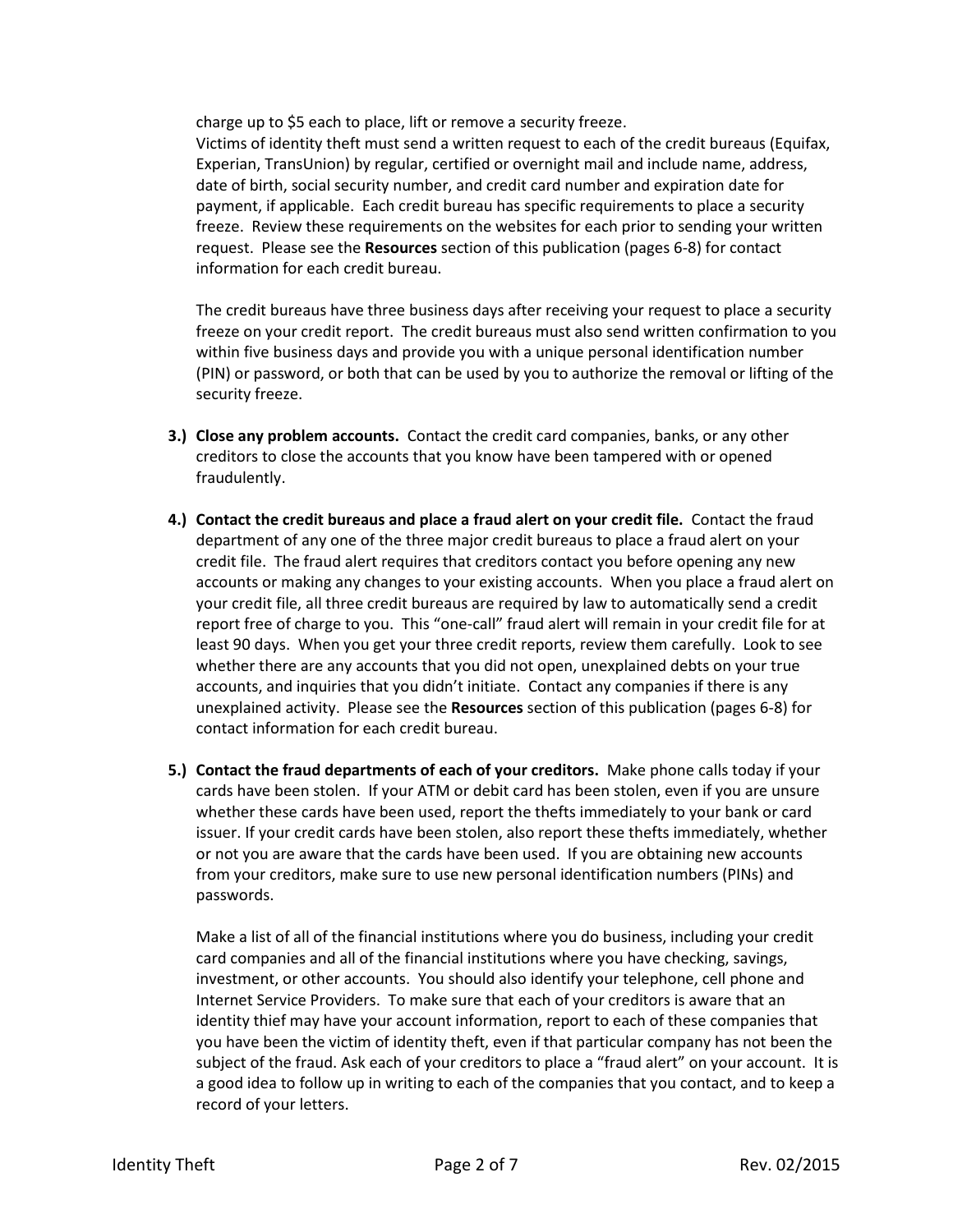Place an extended alert on your credit file. If you made an identity theft report to a police department, you may submit a copy of that report to one of the three major credit bureaus, and then an extended fraud alert will be placed in your credit file for a 7-year period. Having a fraud alert on your credit file means that any time a "user" of your credit report (for instance, a credit card company, lender, or other financial institution) checks your credit report, it will be notified that you do not authorize any new credit cards, any increase in credit limits, the issuance of a new card on an existing account, or other increases in credit, unless the "user" takes extra precautions to ensure that it is giving the additional credit to you (and not to the identity thief).

- **B. Who Do I Need to Contact?** After taking the steps above, review all credit, billing, and bank statements with great care after you have been the victim of identity theft, and report all questionable activities to the appropriate company or financial institution.
	- **1.) Your Bank.** You may learn that the identity thief has written checks in your name. If so, you need to alert your bank, and close your bank account. (Remember to discuss with your bank representative what to do about outstanding checks that have not yet been cashed.) Ask your bank to notify appropriate check verification services that you have been the victim of identity theft. Many retail stores use check verification systems, and you can alert check verification systems about the identity theft, and ask them to stop accepting checks in your name drawn on the account you are closing. The major check verification companies are:
		- i. CheckRite (800) 766-2748
		- ii. ChexSystems (800) 428-9623 (closed checking accounts)
		- iii. CrossCheck (800) 552-1900
		- iv. Equifax (800) 437-5120
		- v. National Processing Co. (NPC) (800) 526-5380
		- vi. SCAN (800) 262-7771
		- vii. TeleCheck (800) 710-9898
	- **2.) Registry of Motor Vehicles.** If you were issued a driver's license by the Massachusetts Registry of Motor Vehicles, you may use the RMV's website for information about obtaining a new driver's license at [www.mass.gov/rmv.](http://www.mass.gov/rmv)
	- **3.) Social Security Administration.** Contact the Social Security Administration to request a replacement card if your Social Security card was lost or stolen, or to request a new Social Security number in certain circumstances, or for help to correct your earnings records. You may also contact the Office of the Inspector General to report Social Security number misuse that involves buying or selling Social Security cards, or may involve people with links to terrorist groups or activities. To report fraud, contact the Social Security Administration Office of the Inspector General Fraud Hotline at 1-800-269-0271. For additional contact information, please see the **Resources** section.
	- **4.) United States Postal Service.** Notify the U.S. Postal Inspection Service if you suspect that an identity thief has filed a change of your address with the post office. You will also need to notify your local postmaster to make sure that all mail in your name comes to your address. For additional contact information, please see the **Resources** section.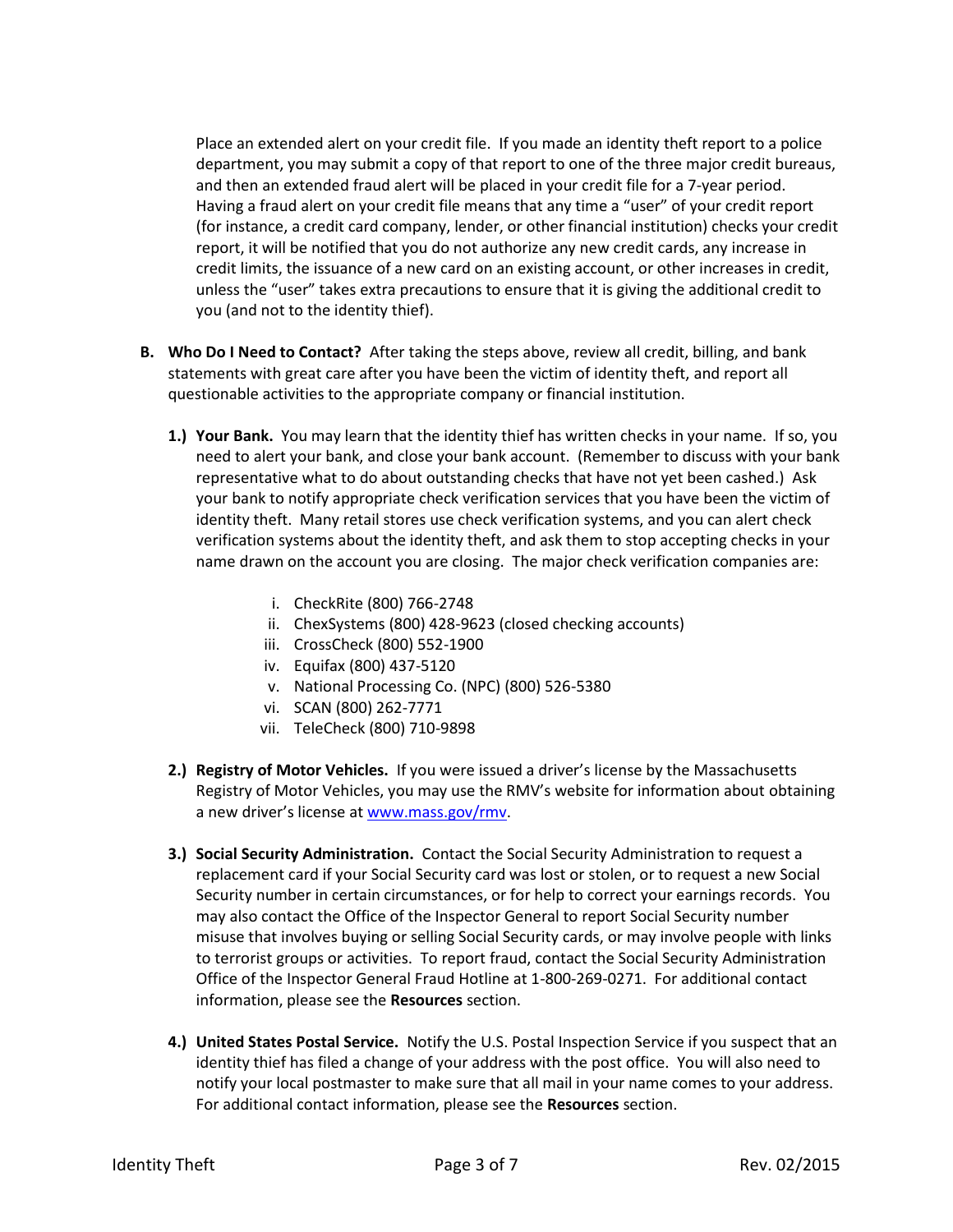- **5.) Passport Services Office.** If your passport was stolen, you should immediately report that your passport was stolen by completing a written form (called "Statement Regarding Lost or Stolen Passport: DS-64") provided by the U.S. Department of State Passport Services Office. To obtain a new passport, you must also complete the "Application for Passport: DS-11" and submit it in person. For instructions and to download these forms, visit the website for the Passport Services Office a[t www.travel.state.gov/passport.](http://www.travel.state.gov/passport) For additional contact information, please see the **Resources** section.
- **6.) Cellular or mobile provider.** If you discover fraudulent charges on your cell phone or mobile service bill, contact your provider immediately. You will probably need to close your accounts and open new ones. You may also want to request that a password be provided and required before any changes can be made to your accounts.

# **II. Avoiding Identity Theft**

- **A. Be Aware of How Thieves Obtain Personal Information.** Identity thieves can steal your personal information from a number of sources, such as bank statements, discarded credit card and ATM receipts, stolen mail, pre-approved credit card applications, and passports, among others. Thieves may obtain these items by searching through your trash, or stealing a wallet or purse that contains credit cards, social security card, or driver's license. Identity thieves may also obtain your personal information by way of the Internet or phone, including through unsecured Internet websites, fraudulent telemarketing calls, fraudulent emails and Internet websites, computer viruses and spyware, or even by using computer software found on public access computers or surreptitiously installed on home computers that log your keystrokes.
- **B. Know Your Rights in the Event of a Security Breach.** Any entity (including individuals) that maintain or store personal information are now required by law [\(M.G.L. c. 93H\)](http://www.mass.gov/legis/laws/mgl/gl-93h-toc.htm) to notify the Attorney General's Office and the Office of Consumer Affairs and Business Regulations in the event of a data breach, in which access to that information is compromised. The notification must take place "as soon as practicable and without unreasonable delay," and must include the nature of the breach, the number of residents of the Commonwealth affected by the breach, and any steps the agency has taken or plans to take relating to the incident. These entities must also notify affected residents in the event of a data breach. The notification must include the consumer's right to obtain a police report and any instructions for requesting a security freeze on a credit report. Consumers also must be allowed access to additional information such as the date or approximate date of the data breach and any steps the agency has taken or plans to take relating to the incident.

Notifications may be written, or distributed electronically. Notification to consumers may only be delayed if a law enforcement agency determines that notification will impede a criminal investigation.

**C. Manage Your Personal Information.** Do not routinely carry your social security card or birth certificate in your wallet or purse. Carry only those credit cards you use regularly and cancel all credit cards you do not use. Don't give out any personal information on the telephone, through the mail, or over the Internet, unless you've initiated the contact or are sure you know with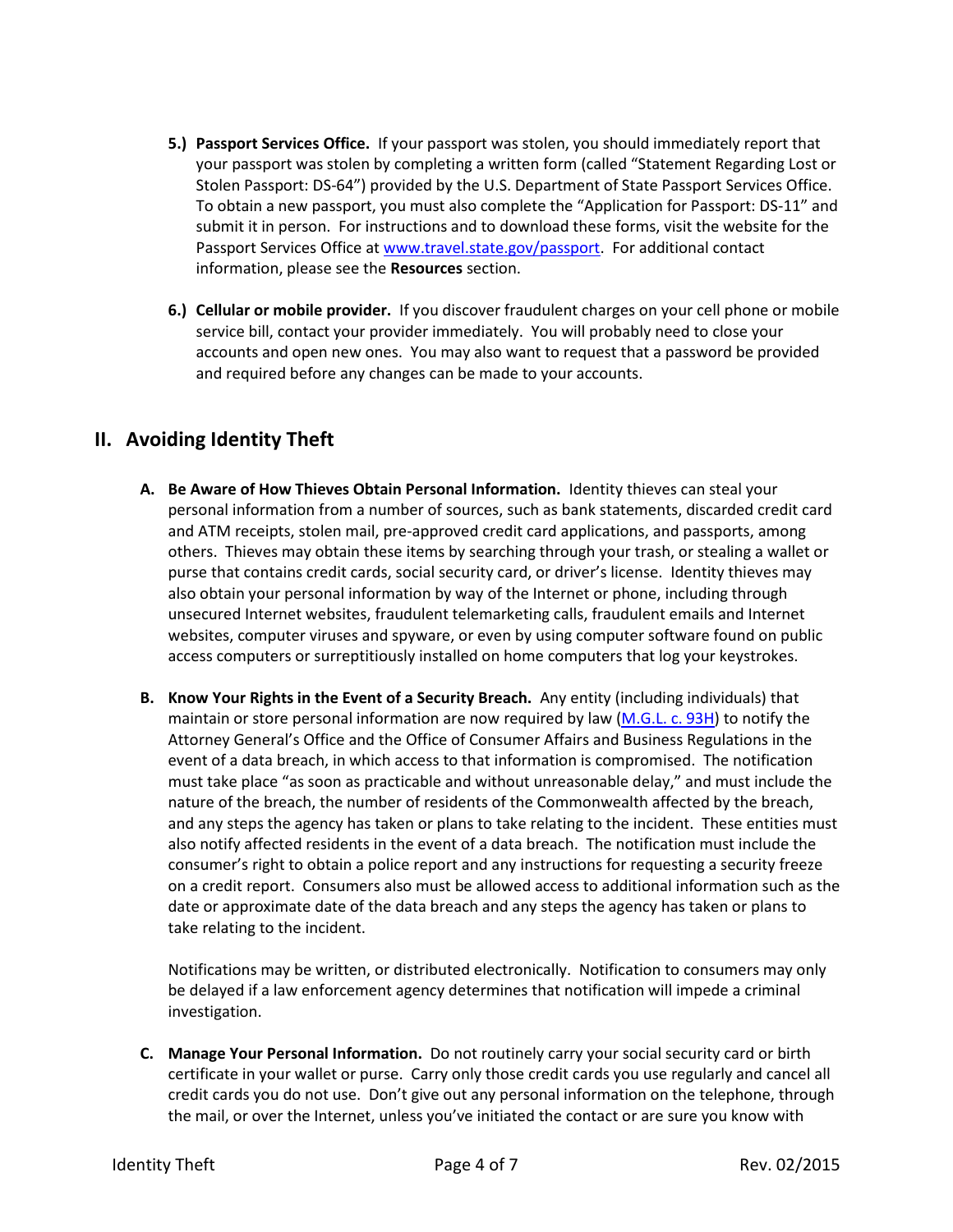whom you are dealing. Disclose your social security number only when absolutely necessary. Social Security numbers were implemented as a method to account for your taxable earnings, not as a universal identifier. Change your driver's license number to a randomly assigned "S number." When you pay by check, the seller can only record your name, address, driver's license or Massachusetts ID number, and your choice of a home or daytime telephone number [\(M.G.L. c. 93, s. 105\)](http://www.mass.gov/legis/laws/mgl/93-105.htm). If you have a random license number, you avoid disclosing your Social Security number every time you pay by check.

Keep an accurate list of all credit cards and bank accounts including the name, mailing address and telephone number of the creditor, the account number, and expiration date. Update the list regularly and keep it in a secure place. Also, review closely all credit card and bank statements each month to detect unusual activity or unauthorized charges. Deposit outgoing mail in post office collection boxes or at your local post office instead of an unsecured mailbox. Remove mail promptly from your mailbox. If you're planning to be away from home and can't pick up your mail, call the U.S. Postal Office at 1- 800-275-8777, to ask for a vacation hold. Destroy all credit card and ATM receipts and do not discard them at banks or retail establishments. Destroy pre-approved credit card solicitations and reduce the number of those solicitations by calling 1 (888) 5-OPT-OUT (1-888-567-8688), or visit the website at [www.optoutprescreen.com.](http://www.optoutprescreen.com/)

Massachusetts law requires that any entity that maintains personal information comply with specific standards for disposal of that information: paper documents containing personal information must be either redacted, burned, pulverized or shredded so that personal data cannot practicably be read or reconstructed; and electronic media and other non-paper media containing personal information must be destroyed or erased so that personal information cannot practicably be read or reconstructed. Corporations, organizations and agencies may be fined for violating these standards.

**D. Safeguard Your Computer.** Update your virus protection software regularly. Computer viruses can have damaging effects, including introducing programs that cause your computer to send out files or other stored information. Update the security protections on your operating system by downloading any security updates or patches.

Don't download files from strangers or click on hyperlinks from people you don't know. Opening a file could expose your system to a computer virus or a program that could hijack your computer or modem. Use a firewall, especially if you have a high-speed or "always on" connection to the Internet. The firewall allows you to limit uninvited access to your computer. Use a secure browser. When you're submitting information on the Internet, look for the "lock" icon on the status bar. It's a symbol that your information is secure during transmission. Avoid using an automatic log-in feature that saves your username and password, and always log off when you're finished. Try not to store financial information on your laptop unless absolutely necessary. If you do, use a password that is a combination of letters, numbers, and symbols.

Don't respond to unsolicited emails that ask for personal information, even if it appears to come from a legitimate bank or other business. ID thieves will replicate emails and websites from legitimate companies, including banks and other financial institutions, to try to trick you into revealing your personal information. This tactic is called "phishing."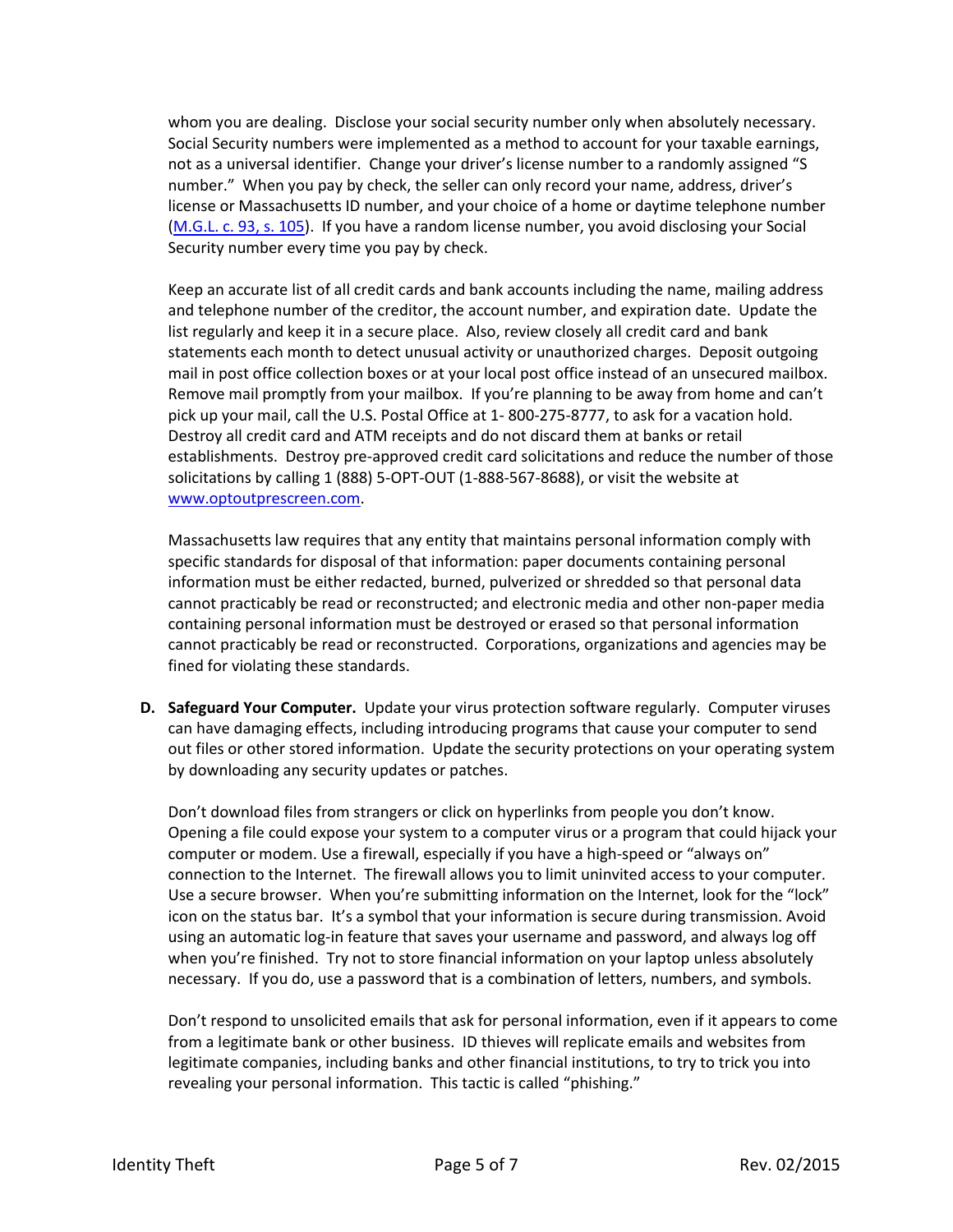**E. Monitor Your Credit Reports.** A credit report contains information such as where you work and live, all the credit accounts that have been opened/closed in your name, and whether you pay your bills on time. Check to see if you have authorized everything on your credit report.Under state and federal law, you are entitled to one free copy of your credit report each year from each of the three credit reporting agencies. You are also entitled to a free credit report when you request that a fraud alert be placed in your credit file, as described above in this document. Exercise this right, and check your credit report closely for accuracy. You can order your credit report by calling each of the three credit reporting agencies directly (please see the "Resources" section of this publication), or you can order all three reports by contacting the centralized source: 1 (877) FACT-ACT (1-877-322-8228), or visit the website at [www.annualcreditreport.com.](http://www.annualcreditreport.com/)

In general, if you request more than one credit report each year, and you have not placed a fraud alert in your credit file, credit reporting agencies may charge you no more than \$8.00 for a copy of your credit report.

**F. Individuals in the Military.** If you are on active military duty, consider placing an alert on your credit file. An alert will appear on your credit file for a 12-month period and special care must be taken before extending credit in your name. It also means that for two years from the date you make a request to have an active military duty alert placed on your credit file, credit bureaus must exclude you from any lists of consumers they provide to any third party to offer credit or insurance to you when you did not initiate the transaction.